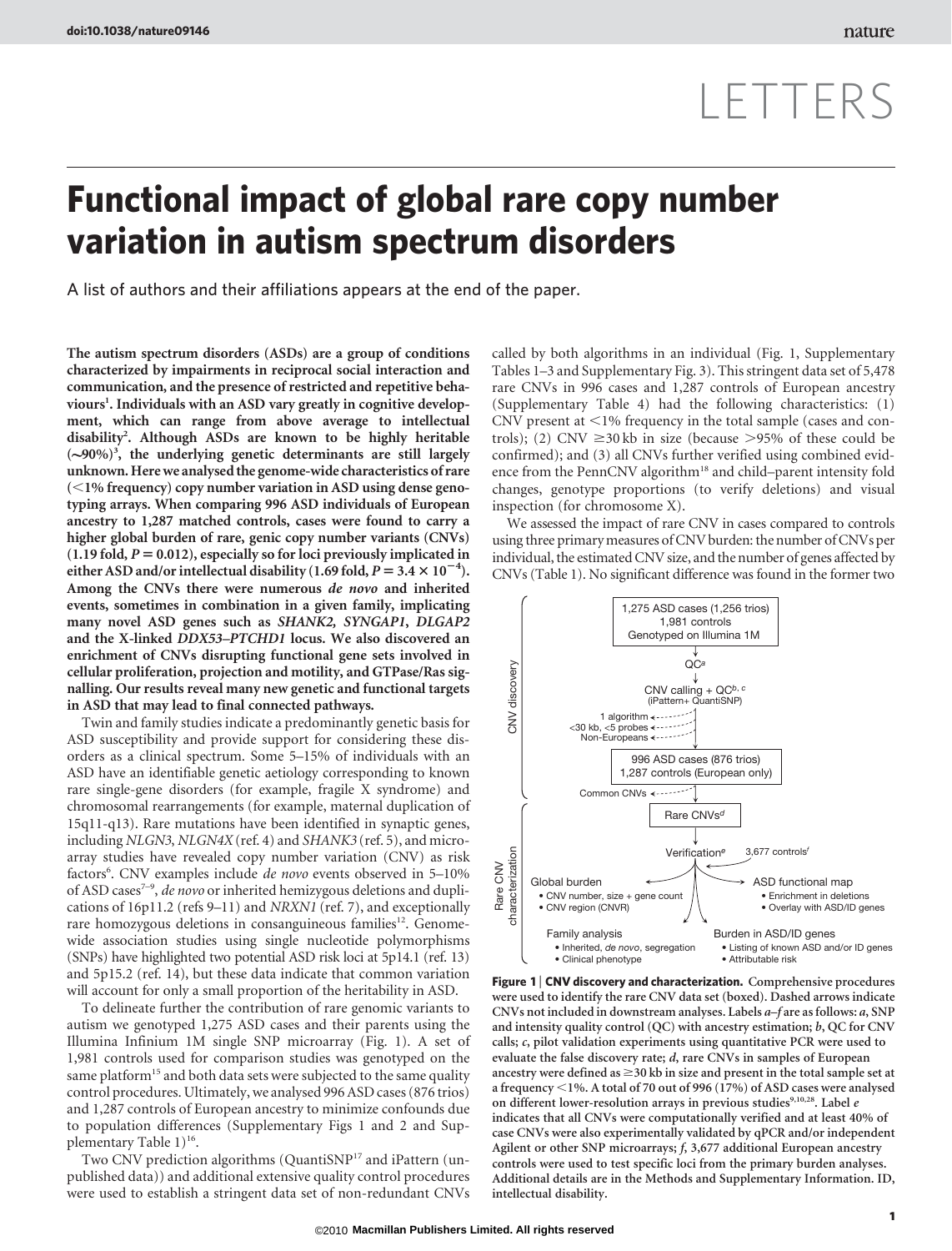## Table 1 <sup>|</sup> Global burden of genic rare CNVs in cases versus controls

| Type              | Classification | Total<br>CNVs(n) | P        | Case/control ratio | Baseline rate (ctrl) | $P_{corr}$ |
|-------------------|----------------|------------------|----------|--------------------|----------------------|------------|
|                   | None           |                  |          |                    |                      |            |
| All               | All            | 5,478            | $0.012*$ | 1.19               | 3.59                 | $0.003*$   |
| Deletions only    | All            | 2,757            | $0.008*$ | 1.26               | 1.08                 | $0.006*$   |
| Duplications only | All            | 2,721            | 0.072    | 1.16               | 2.51                 | $0.015*$   |
|                   | CNV frequency  |                  |          |                    |                      |            |
| All               | $2-6\times$    | 1,831            | 0.058    | 1.26               | 1.03                 | 0.062      |
|                   | $1\times$      | 1,419            | 0.375    | 1.03               | 0.83                 | 0.180      |
| Deletions only    | $2-6\times$    | 1,094            | $0.004*$ | 1.57               | 0.43                 | $0.011*$   |
|                   | $1\times$      | 880              | $0.036*$ | 1.26               | 0.30                 | $0.036*$   |
| Duplications only | $2-6\times$    | 977              | 0.203    | 1.16               | 1.05                 | 0.118      |
|                   | $1\times$      | 896              | 0.749    | 0.92               | 0.72                 | 0.442      |
|                   | CNV size       |                  |          |                    |                      |            |
| All               | 30-500 kb      | 5,086            | 0.313    | 1.03               | 2.72                 | 0.181      |
|                   | $\geq$ 500 kb  | 392              | $0.005*$ | 1.69               | 0.88                 | $0.005*$   |
| Deletions only    | 30-500 kb      | 2,645            | $0.004*$ | 1.24               | 0.85                 | $0.004*$   |
|                   | $\geq$ 500 kb  | 112              | 0.209    | 1.32               | 0.23                 | 0.143      |
| Duplications only | 30-500 kb      | 2,441            | 0.801    | 0.93               | 1.86                 | 0.518      |
|                   | $\geq$ 500 kb  | 280              | $0.007*$ | 1.82               | 0.65                 | $0.012*$   |

Table 1 shows gene count in cases versus controls. Total burden for genes intersected by CNVs in ASD cases ( $n = 996$ ) compared to controls ( $n = 1,287$ ). Gene coordinates were defined by the RefSeq boundaries plus a 10-kb region on either side. All genomic analyses used NCBI Build 36. Genome-wide P-values were estimated in 100,000 permutations (one-sided) and additionally corrected ( $P_{corr}$ ) for global case–control differences in CNV rate and size. Analyses were further stratified according to CNV type ('deletions only' and 'duplications only') and frequency (single occurrences (13) or CNVs observed two to six times in the total sample (2–63)). Note that for the two lower-frequency groups, the 'deletions only' and 'duplications only' counts are not expected to sum to the 'all' count (see ref. 26 and Supplementary Information).

\* Significant differences ( $P \le 0.05$ ) are indicated.

measures (Supplementary Tables 4a and 5), even after controlling for fine-level ancestry differences by pair-matching cases and controls (Supplementary Information)<sup>16</sup>. In contrast, we discovered a significant increase in the number of genes intersected by rare CNV in cases when focusing on gene-containing segments (1.19-fold increase, empirical



 $P = 0.012$ ). This ASD association with genic CNV was stronger for deletions (1.26-fold increase, empirical  $P = 8.0 \times 10^{-3}$ ). These differences remained after we further controlled for potential case–control differences that could be present due to biological differences or technical biases. Restricting our analysis to autosomal CNVs (that is, after removing CNVs located on chromosome X) also resulted in a consistent enriched gene count in ASD cases compared to controls. Singleoccurrence CNV deletions had increased rates in ASD cases over controls, indicating that some could be pathogenic.

We then examined parent–child transmission and confirmed that 5.7% (50 out of 876) of ASD cases had at least one de novo CNV with  $>0.6\%$  carrying two or more *de novo* events (Supplementary Tables 4a, 6 and 7). The de novo CNV rate in our simplex and multiplex families was 5.6% (22 out of 393) and 5.5% (19 out of 348), respectively, in contrast with previous studies showing a higher rate in simplex families<sup>8,9</sup>. A total of 226 validated de novo (7) and inherited (219) CNVs not observed in controls and affecting single genes were found (Supplementary Table 8).

Numerous novel candidate ASD loci such as SHANK2, SYNGAP1 and DLGAP2 were identified on the basis of the observation that de novo CNV affects these genes in cases but not controls (Supplementary Table 6). The relatedness of SHANK2 to the causal ASD gene SHANK3 (ref. 5), involvement of SYNGAP1 in intellectual disability<sup>19</sup> and interaction of DLGAP family proteins with SHANK proteins<sup>20</sup> further support their role in ASDs. Maternally inherited X-linked deletions at DDX53–PTCHD1 (7 cases) implicate this locus in ASD. We tested an additional 3,677 European ancestry controls (Fig. 1) and again found no CNV at these genes, and DDX53–PTCHD1 emerged as a significant ASD risk factor ( $P = 3.1 \times 10^{-3}$  with the initial 1,287 controls;  $P = 3.6 \times 10^{-6}$  with combined controls; Supplementary Fig. 4).

Figure 2 <sup>|</sup> CNV burden in known ASD and/or intellectual disability genes. a, Proportion of samples with CNVs overlapping genes and loci known to be associated in ASD with or without intellectual disability (ID) or intellectual disability only, as well as published candidate genes and loci for ASD (Supplementary Table 9). To select for CNVs with maximal impact, they needed to intersect genes and overlap the target loci by  $\geq$  50% of their length. Fisher's exact test P-values for significant differences ( $P \le 0.05$ , one tailed) are shown. NS, not significant. b, Enrichment analysis for genes overlapped by rare CNVs in cases compared to controls for the three gene sets in a, relative to the whole genome. Odds ratio and 95% confidence intervals are given for each gene set. Empirical P-values for gene-set enrichment are indicated above each odds ratio. All  $P$ -values <0.1 are listed.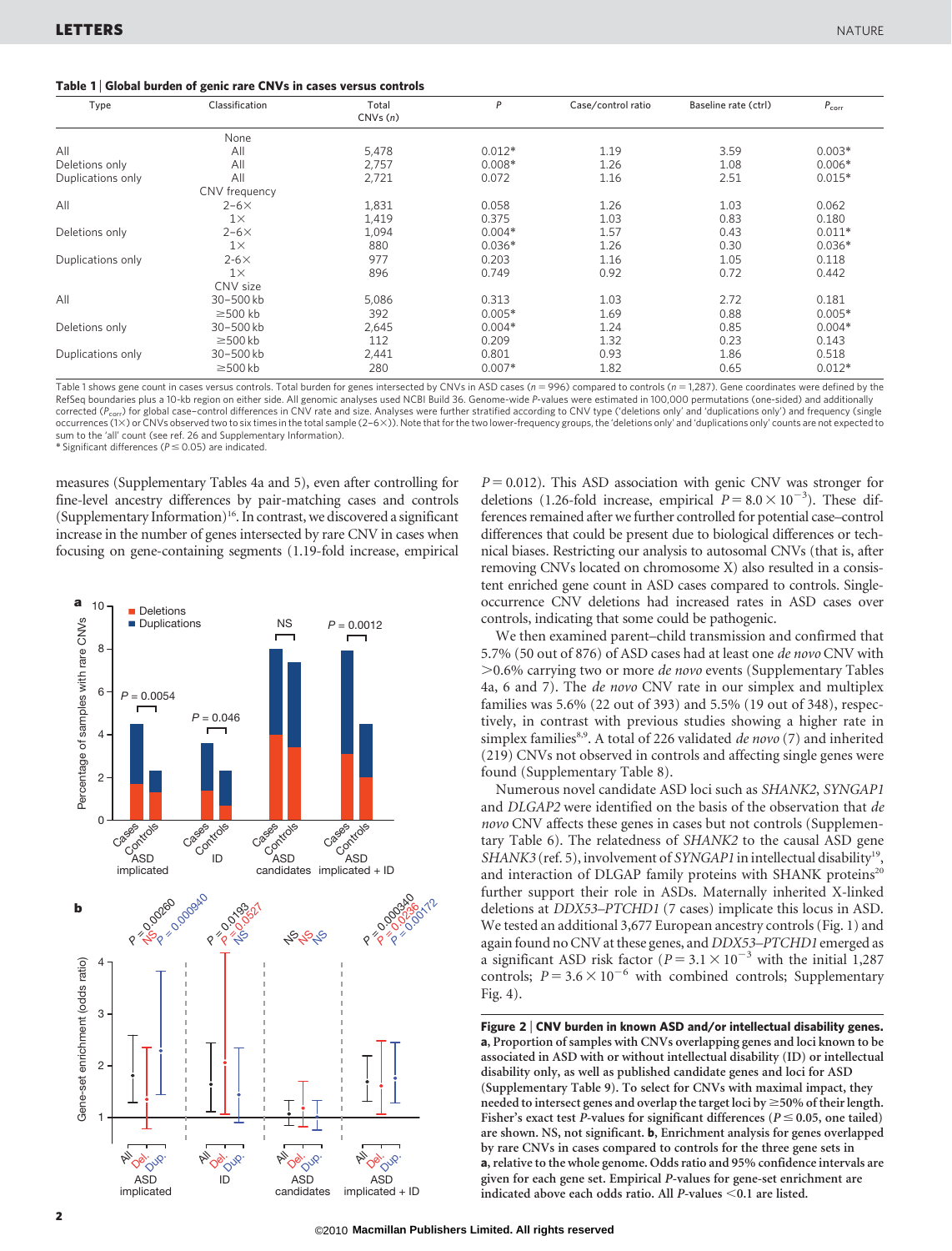Association studies of individual rare CNV often have insufficient power to discriminate benign from disease-causing variants. Here, we assessed whether genes and CNVs previously associated with ASD and/or intellectual disability were enriched in cases compared with controls, in order to help identify pathogenic events. We defined three gene lists based on evidence from previous studies of their involvement in ASDs (Supplementary Table 9): (1) 'ASD implicated' list consisting of 36 disease genes and 10 loci strongly implicated in ASD and identified in subjects with ASD or ASD and intellectual disability; (2) 'intellectual disability' consisting of 110 disease genes and 17 loci implicated in intellectual disability but not yet in ASD; and (3) 'ASD candidates' including 103 genes from previous studies of common and rare variants.

We observed a higher proportion of cases with rare CNVs overlapping 'ASD implicated' disease genes compared to controls (4.3% versus 2.3%, Fisher exact test  $P = 5.4 \times 10^{-3}$ ; Fig. 2a), corresponding to a significant enrichment for genes in this set (odds ratio  $(OR) = 1.8$ ; 95% confidence interval (CI) 1.3–2.6, empirical  $P = 2.6 \times 10^{-3}$ ; Fig. 2b, see also Supplementary Information). This effect was stronger for duplications, which may also disrupt genes ( $OR = 2.3$ ; 95% CI 1.4–3.8, empirical  $P = 9.4 \times 10^{-4}$ ). Enrichment was also found for rare CNVs overlapping intellectual disability genes, more notably for deletions (OR = 2.1; 95% CI 1.1–4.2, empirical  $P = 0.053$ ). In contrast, there was no evidence of enrichment among case CNVs compared to control CNVs for genes in the ASD candidates set (empirical  $P > 0.3$ ). When the two disease gene sets 'ASD implicated' and 'intellectual disability' were combined, we observed 7.6% of cases with rare CNVs preferentially affecting ASD/intellectual disability genes compared to 4.5% in controls (Fisher exact test  $P = 1.2 \times 10^{-3}$ ; Fig. 2a). The observed enrichments did not change when potential case–control genome-wide differences for CNV rate and size were considered.

Our global analyses of these putative pathogenic loci use subjective boundaries for CNV overlap. Manual inspection of the data yields more accurate results. After eliminating CNVs that are less likely to have an aetiological role (heterozygous CNVs that disrupt autosomal recessive loci, events outside the critical region of overlap of genomic

disorders, X-linked genes in females inherited from non-ASD fathers, duplications inherited from non-ASD parents, and intronic CNVs in NRXN1), 25 CNVs remained in the ASD group, compared to onlyfour in the controls ( $P = 3.6 \times 10^{-6}$ ; Supplementary Table 10). Moreover, the latter four CNVs were all duplications at 1q21.1, 16p11.2 or 22q11.2, loci known to exhibit incomplete penetrance and variable expressivity<sup>6</sup>. The population attributable risk provided by the combination of all ASD CNVs that overlap ASDs and/or intellectual disability genes is estimated to be 3.3% (Supplementary Table 11). We also identified rare *de novo* chromosomal abnormalities and large CNVs likely to be aetiological (Supplementary Table 10).

We then tested for functional enrichment of gene sets among those genes affected by CNVs to identify biological processes involved in ASD (Fig. 3). Here, the term gene set refers to groups of genes that share a common function or operate in the same pathway. Such a functional enrichment mapping approach can combine single-gene effects into biologically meaningful groups $21$ .

We compiled comprehensive collections of gene sets (Supplementary Table 12) and used the Fisher's exact test to assess which gene sets were more frequently affected by rare CNV events in ASD cases compared to controls. An estimate of the false-discovery rate (FDR) at each gene set was obtained by random permutation of case and control labels (Supplementary Information). To visualize enriched gene sets, overlap scores were used to organize these sets graphically into a functional enrichment map (or network) using Cytoscape<sup>22</sup>. We identified the 'seed' gene sets for the network at an FDR q-value of 5% and further relaxed the thresholds to 12.5% to better capture the network topology<sup>23</sup>.

Using these criteria only deletions were found to be significantly enriched in gene sets in cases over controls (Supplementary Fig. 5), consistent with the global burden results (Table 1). Specifically, 76 gene sets affected by deletions (2.18% of sets tested) were found to be enriched and used to construct a functional map (Fig. 3a and Supplementary Figs 6 and 7). We tested for possible bias, including measures of CNV size and number for cases versus controls per gene set, as well as genome proximity, but no differences were found that



Figure 3 | A functional map of ASD. Enrichment results were mapped as a network of gene sets (nodes) related by mutual overlap (edges), where the colour (red, blue or yellow) indicates the class of gene set. Node size is proportional to the total number of genes in each set and edge thickness represents the number of overlapping genes between sets. a, Gene sets enriched for deletions are shown (red) with enrichment significance (FDR q-value) represented as a node colour gradient. Groups of functionally related gene sets are circled and labelled (groups, filled green circles; subgroups, dashed line). b, An expanded enrichment map shows the

relationship between gene sets enriched in deletions (a) and sets of known ASD/intellectual disability genes. Node colour hue represents the class of gene set (that is, enriched in deletions, red; known disease genes (ASD and/or intellectual disability (ID) genes), blue; enriched only in disease genes, yellow). Edge colour represents the overlap between gene sets enriched in deletions (green), from disease genes to enriched sets (blue), and between sets enriched in deletions and in disease genes or between disease gene-sets only (orange). The major functional groups are highlighted by filled circles (enriched in deletions, green; enriched in ASD/intellectual disability, blue).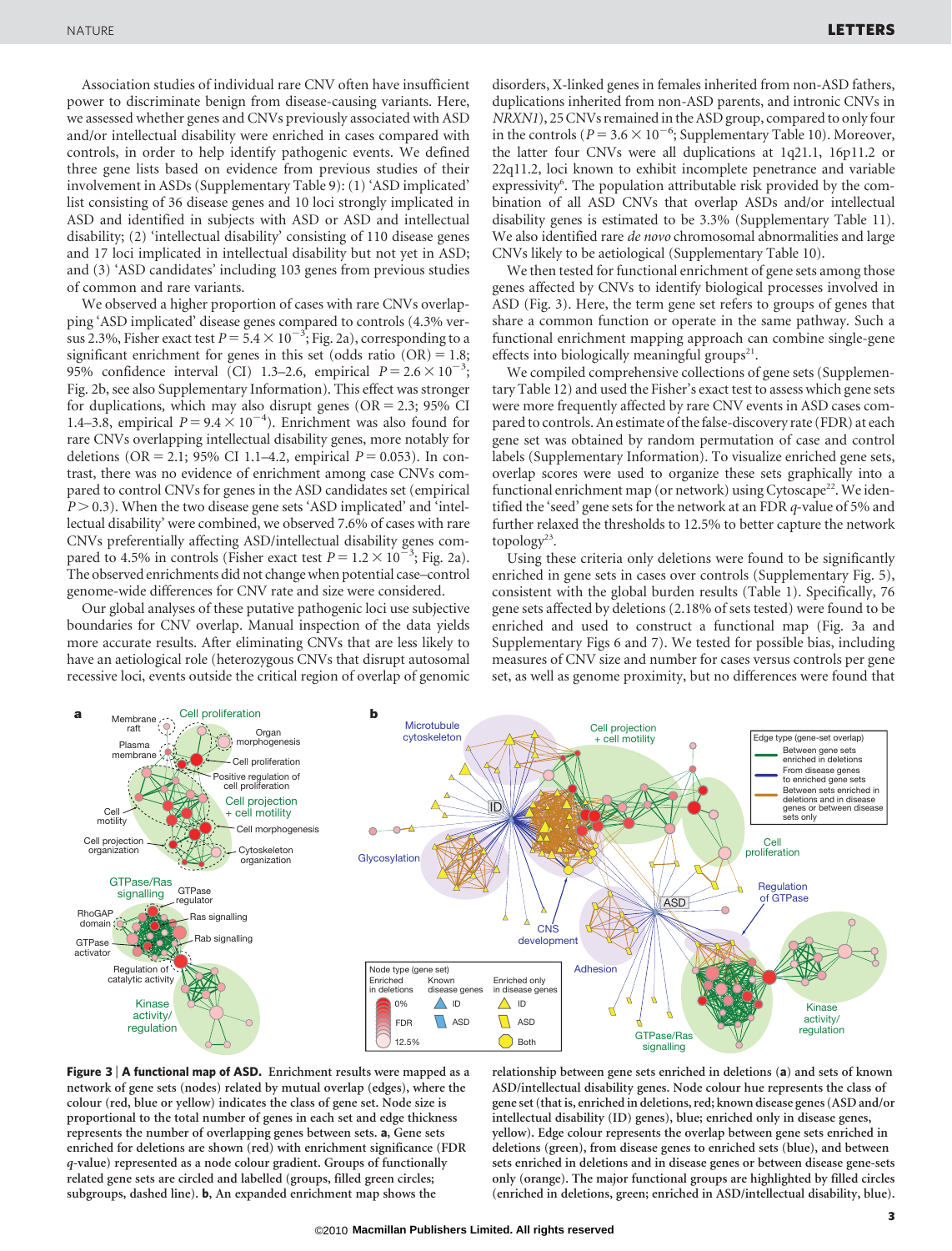might explain the observed enrichments (Supplementary Figs 8 and 9).

We identified enrichments in gene sets known to be involved in ASDs and also discovered new candidate ASD pathways (Fig. 3a and Supplementary Table 13). For example, gene sets involved in cell and neuronal development and function (including projection, motility and proliferation) previously reported in ASD-associated phenotypes were identified<sup>24</sup>. Novel observations included gene sets involved in GTPase/Ras signalling, with component Rho GTPases known to be involved in regulating dendrite and spine plasticity and associated with intellectual disability. We also found a tentative link to sets in the kinase activity/regulation functional group where only minorities of these sets meet a stringent 5% FDR q-value threshold (Supplementary Fig. 10).

We further assessed the relationship of our functional enrichment map with known ASD/intellectual disability genes (Fig. 3b and Supplementary Fig. 11) and found genes enriched in sets linked to microtubule cytoskeleton, glycosylation and CNS development/ adhesion<sup>25</sup>. The two groups of genes found to be enriched in deletions (Fig. 3a) also displayed connectivity to the ASD/intellectual disability disease gene sets, either directly or through intermediates (Fig. 3b and Supplementary Fig. 12). Although ASD genes seem to be enriched in different subsets of genes compared to intellectual-disability-only genes, we cannot discount the possibility that this is the result of selection bias, and we expect that more intellectual disability genes may yet be linked to ASD.

Our findings provide strong support for the involvement of multiple rare genic CNVs, both genome-wide and at specific loci, in ASD. These findings, similar to those recently described in schizophrenia<sup>26</sup>, suggest that at least some of these ASD CNVs (and the genes that they affect) are under purifying selection<sup>27</sup>. Genes previously implicated in ASD by rare variant findings have pointed to functional themes in ASD pathophysiology6,28. Molecules such as NRXN1, NLGN3/4X and SHANK3, localized presynaptically or at the post-synaptic density (PSD), highlight maturation and function of glutamatergic synapses. Our data reveal that SHANK2, SYNGAP1 and DLGAP2 are new ASD loci that also encode proteins in the PSD. We also found intellectual disability genes to be important in ASD<sup>29</sup>. Furthermore, our functional enrichment map identifies new groups such as GTPase/Ras, effectively expanding both the number and connectivity of modules that may be involved in ASD. The next step will be to relate defects or patterns of alterations in these groups to ASD endophenotypes. The combined identification of higher-penetrance rare variants and new biological pathways, including those identified in this study, may broaden the targets amenable to genetic testing and therapeutic intervention.

### METHODS SUMMARY

Raw data from ASD family (accession phs000267.v1.p1) and SAGE control (Accession: phs000092.v1.p1) genotyping are at NCBI dbGAP. CNVs were analysed using PLINK v1.07<sup>30</sup>, R stats and custom scripts. See Supplementary Information for details. A list of all CNVs passing quality control is available in Supplementary Table 8.

#### Received 3 December 2009; accepted 7 May 2010. Published online 9 June 2010.

- 1. Veenstra-Vanderweele, J., Christian, S. L. & Cook, E. H. Jr. Autism as a paradigmatic complex genetic disorder. Annu. Rev. Genomics Hum. Genet. 5, 379–405 (2004).
- 2. Chakrabarti, S. & Fombonne, E. Pervasive developmental disorders in preschool children: confirmation of high prevalence. Am. J. Psychiatry 162, 1133–1141 (2005).
- 3. Bailey, A. et al. Autism as a strongly genetic disorder: evidence from a British twin study. Psychol. Med. 25, 63–77 (1995).
- 4. Jamain, S. et al. Mutations of the X-linked genes encoding neuroligins NLGN3 and NLGN4 are associated with autism. Nature Genet. 34, 27–29 (2003).
- Durand, C. M. et al. Mutations in the gene encoding the synaptic scaffolding protein SHANK3 are associated with autism spectrum disorders. Nature Genet. 39, 25–27 (2007).
- 6. Cook, E. H. Jr & Scherer, S. W. Copy-number variations associated with neuropsychiatric conditions. Nature 455, 919–923 (2008).
- 7. Szatmari, P. et al. Mapping autism risk loci using genetic linkage and chromosomal rearrangements. Nature Genet. 39, 319–328 (2007).
- 8. Sebat, J. et al. Strong association of de novo copy number mutations with autism. Science 316, 445–449 (2007).
- 9. Marshall, C. R. et al. Structural variation of chromosomes in autism spectrum disorder. Am. J. Hum. Genet. 82, 477–488 (2008).
- 10. Weiss, L. A. et al. Association between microdeletion and microduplication at 16p11.2 and autism. N. Engl. J. Med. 358, 667–675 (2008).
- 11. Kumar, R. A. et al. Recurrent 16p11.2 microdeletions in autism. Hum. Mol. Genet. 17, 628–638 (2008).
- 12. Morrow, E. M. et al. Identifying autism loci and genes by tracing recent shared ancestry. Science 321, 218–223 (2008).
- 13. Wang, K. et al. Common genetic variants on 5p14.1 associate with autism spectrum disorders. Nature 459, 528–533 (2009).
- Weiss, L. A., Arking, D. E., Daly, M. J. & Chakravarti, A. A genome-wide linkage and association scan reveals novel loci for autism. Nature 461, 802–808 (2009).
- 15. Bierut, L. J. et al. A genome-wide association study of alcohol dependence. Proc. Natl Acad. Sci. USA 107, 5082–5087 (2010).
- 16. Lee, A. B., Luca, D., Klei, L., Devlin, B. & Roeder, K. Discovering genetic ancestry using spectral graph theory. Genet. Epidemiol. 34, 51–59 (2010).
- 17. Colella, S. et al. an Objective Bayes Hidden-Markov Model to detect and accurately map copy number variation using SNP genotyping data. Nucleic Acids Res. 35, 2013–2025 (2007).
- 18. Wang, K. et al. PennCNV: an integrated hidden Markov model designed for highresolution copy number variation detection in whole-genome SNP genotyping data. Genome Res. 17, 1665–1674 (2007).
- Hamdan, F. F. et al. Mutations in SYNGAP1 in autosomal nonsyndromic mental retardation. N. Engl. J. Med. 360, 599–605 (2009).
- 20. Romorini, S. et al. A functional role of postsynaptic density-95-guanylate kinaseassociated protein complex in regulating Shank assembly and stability to synapses. J. Neurosci. 24, 9391–9404 (2004).
- 21. O'Dushlaine, C. et al. Molecular pathways involved in neuronal cell adhesion and membrane scaffolding contribute to schizophrenia and bipolar disorder susceptibility. Mol. Psychiatry doi:10.1038/mp.2010.7 (16 February 2010).
- 22. Cline, M. S. et al. Integration of biological networks and gene expression data using Cytoscape. Nature Protocols 2, 2366–2382 (2007).
- 23. Subramanian, A. et al. Gene set enrichment analysis: a knowledge-based approach for interpreting genome-wide expression profiles. Proc. Natl Acad. Sci. USA 102, 15545–15550 (2005).
- 24. Meechan, D. W., Tucker, E. S., Maynard, T. M. & LaMantia, A. S. Diminished dosage of 22q11 genes disrupts neurogenesis and cortical development in a mouse model of 22q11 deletion/DiGeorge syndrome. Proc. Natl Acad. Sci. USA 106, 16434–16445 (2009).
- 25. Wegiel, J. et al. The neuropathology of autism: defects of neurogenesis and neuronal migration, and dysplastic changes. Acta Neuropathol. doi:10.1007/ s00401-010-0655-4 (3 March 2010).
- 26. International Schizophrenia Consortium. Rare chromosomal deletions and duplications increase risk of schizophrenia. Nature 455, 237–241 (2008).
- Conrad, D. F. et al. Origins and functional impact of copy number variation in the human genome. Nature 464, 704–712 (2010).
- 28. Glessner, J. T. et al. Autism genome-wide copy number variation reveals ubiquitin and neuronal genes. Nature 459, 569–573 (2009).
- 29. Skuse, D. H. Rethinking the nature of genetic vulnerability to autistic spectrum disorders. Trends Genet. 23, 387–395 (2007).
- 30. Purcell, S. et al. PLINK: a tool set for whole-genome association and populationbased linkage analyses. Am. J. Hum. Genet. 81, 559–575 (2007).

Supplementary Information is linked to the online version of the paper at <www.nature.com/nature>.

Acknowledgements The authors acknowledge the families participating in the study and the main funders of the Autism Genome Project Consortium (AGP): Autism Speaks (USA), the Health Research Board (HRB; Ireland), The Medical Research Council (MRC; UK), Genome Canada/Ontario Genomics Institute, and the Hilibrand Foundation (USA). Additional support for individual groups was provided by the US National Institutes of Health (NIH grants HD055751, HD055782, HD055784, HD35465, MH52708, MH55284, MH57881, MH061009, MH06359, MH066673, MH080647, MH081754, MH66766, NS026630, NS042165, NS049261), the Canadian Institute for Advanced Research (CIFAR), the Canadian Institutes for Health Research (CIHR), Assistance Publique–Hôpitaux de Paris (France), Autistica, Canada Foundation for Innovation/Ontario Innovation Trust, Deutsche Forschungsgemeinschaft (grant Po 255/17-4) (Germany), EC Sixth FP AUTISM MOLGEN, Fundação Calouste Gulbenkian (Portugal), Fondation de France, Fondation FondaMental (France), Fondation Orange (France), Fondation pour la Recherche Médicale (France), Fundação para a Ciência e Tecnologia (Portugal), the Hospital for Sick Children Foundation and University of Toronto (Canada), INSERM (France), Institut Pasteur (France), the Italian Ministry of Health (convention 181 of 19.10.2001), the John P Hussman Foundation (USA), McLaughlin Centre (Canada), Ontario Ministry of Research and Innovation (Canada), the Seaver Foundation (USA), the Swedish Science Council, The Centre for Applied Genomics (Canada), the Utah Autism Foundation (USA) and the Wellcome Trust core award 075491/Z/04 (UK). D.P. is supported by fellowships from the Royal Netherlands Academy of Arts and